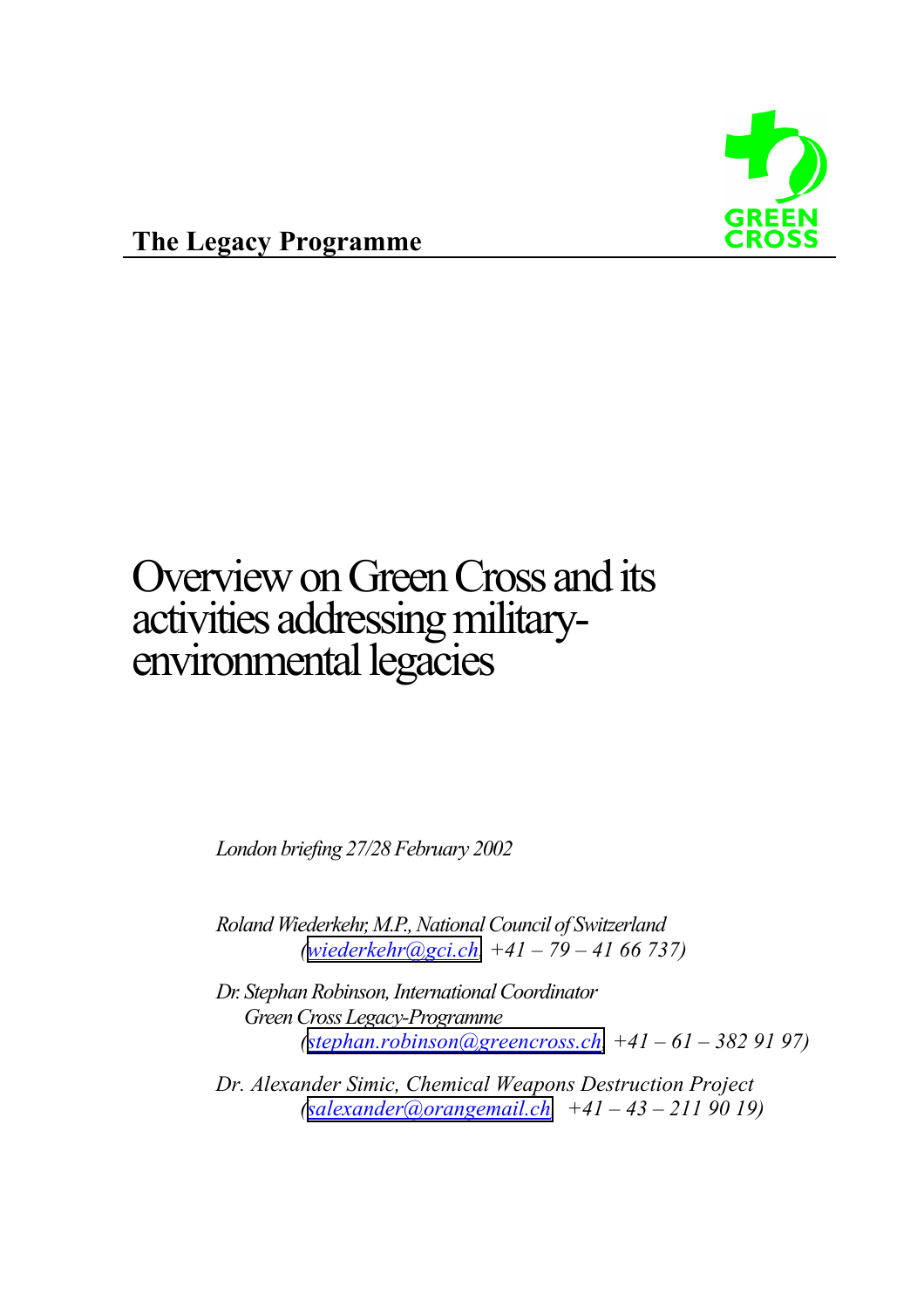## **The Green Cross organisation**  Green Cross is a not-for-profit environmental organisation dealing with the prevention and the remediation of the environmental consequences of conflicts.

Green Cross was founded in December 1992 by Swiss M.P. Roland Wiederkehr in Berne/Switzerland and merged with an initiative of Mikhail S. Gorbachev in April 1993 in Kyoto/Japan. Today, Green Cross has 26 national affiliates on five continents; the international headquarters are in Geneva.

Guiding principles of Green Cross are:

- **Co-operation** instead of confrontation as an approach to solve environmental challenges;
- **Mediation** between stakeholder groups;
- **Facilitation** of solutions integrating ecological, social and economical aspects;
- **Transformation** of societal values with regard to environment and sustainability;
- **Implementation** of Agenda 21;
- **Combination** of global thinking with local action through 26 national organisations and their local chapters.

Green Cross manages several international programmes:

- Environmental Consequences of Wars and Conflicts;
- Water and Desertification;
- Energy and Resource Efficiency;
- Environmental Education:
- Earth Charter.

For more information on Green Cross, see: www.gci.ch

| <b>The</b>             | In the wider context of military environmental impacts, the                                                                                |
|------------------------|--------------------------------------------------------------------------------------------------------------------------------------------|
| <b>Environmental</b>   | Environmental Consequences of Wars<br>and<br><b>Conflicts</b><br><b>Programme</b> promotes                                                 |
| <b>Consequences of</b> | full implementation of arms control and disarmament<br>$\bullet$                                                                           |
| Wars and               | agreements;                                                                                                                                |
| <b>Conflicts</b>       | safe and environmentally sound destruction of weapons<br>$\bullet$                                                                         |
| <b>Programme</b>       | arsenals;                                                                                                                                  |
|                        | • the conversion and clean-up of military facilities;                                                                                      |
|                        | reduced environmental impact of military practices;<br>$\bullet$                                                                           |
|                        | improvements in the areas of public health, education, and<br>$\bullet$<br>social infrastructure in regions affected by military legacies; |
|                        | public awareness, knowledge transfer and self-responsibility<br>on military-environmental issues; and                                      |
|                        | the building of a civil society.                                                                                                           |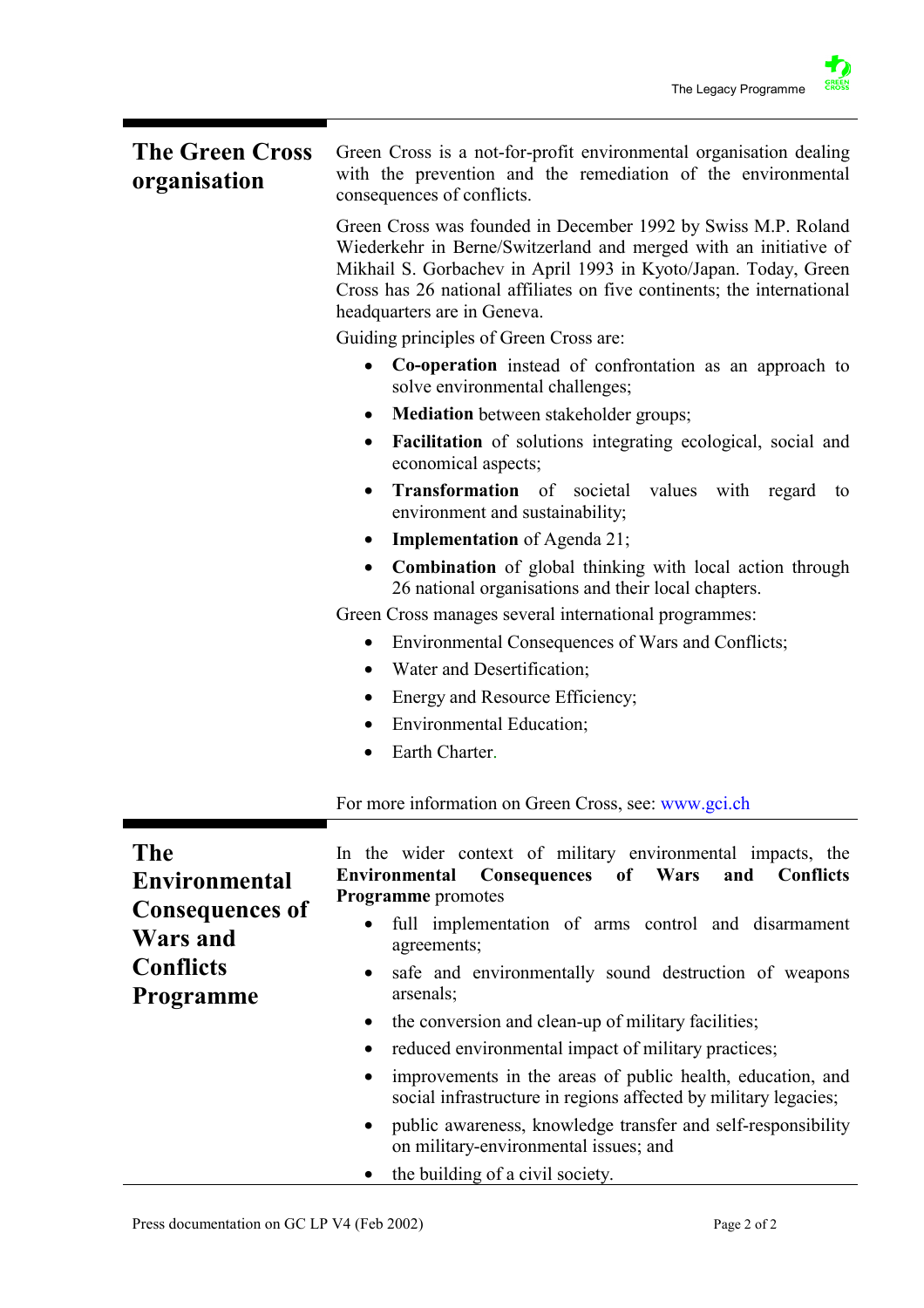Activities aim at involving all stakeholders in decision-making processes, and at precluding harmful impacts from military legacies to public health and the environment.

The Programme is implemented within the framework of two operative units. The **Legacy of the Cold War Programme (Legacy Programme)** addresses technical, scientific, and political aspects, while the **Socmed Programme** focuses on social and medical questions.

For more information on the Programme, see www.greencross.ch

**The Legacy Programme**  The Legacy of the Cold War Programme (Legacy Programme) addresses and alleviates the consequences of the arms race; facilitates military base clean-up and conversion; promotes safe and environmentally sound destruction of weapons arsenals; and addresses social, medical and educational issues in regions affected by military-environmental legacies. It also aims at increasing awareness on the environmental and health impact of military activities and promotes preventive measures for avoiding or diminishing future impacts.

Working approach The military-environmental issues addressed in the framework of the Legacy Programme have often have left affected areas underdeveloped or polluted and led to an atmosphere of mistrust between stakeholder groups. These factors create either an unfavourable environment for or make even impossible much needed solutions.

> Therefore, as a core activity, the Legacy Programme facilitates in different large-scale disarmament projects the involvement of all stakeholder groups (i.e. on the local, regional, national, and international level) in decision-making processes and in the search for joint, comprehensive solutions.

> In order to be able to reach all stakeholders, a co-operative (and not confrontational) approach is pursued. Green Cross acts as a neutral, third-party facilitator and as an information bridge between stakeholders. As a facilitator, Green Cross does not take stands on specific issues except the preclusion of harmful impacts by the disarmament project to public health and the environment.

> In general, projects pursued under the Legacy Programme must produce tangible results and meet local demands. The facilitation efforts must also contribute to the building of a civil society, which again helps secure project results.

> As the issues at stake are often of global character, the Legacy Programme has been since its beginnings in 1994 a closely coordinated, multilateral effort by Green Cross Russia, Green Cross Switzerland, and Global Green USA, the American affiliate of Green Cross. The Legacy Programme works today together with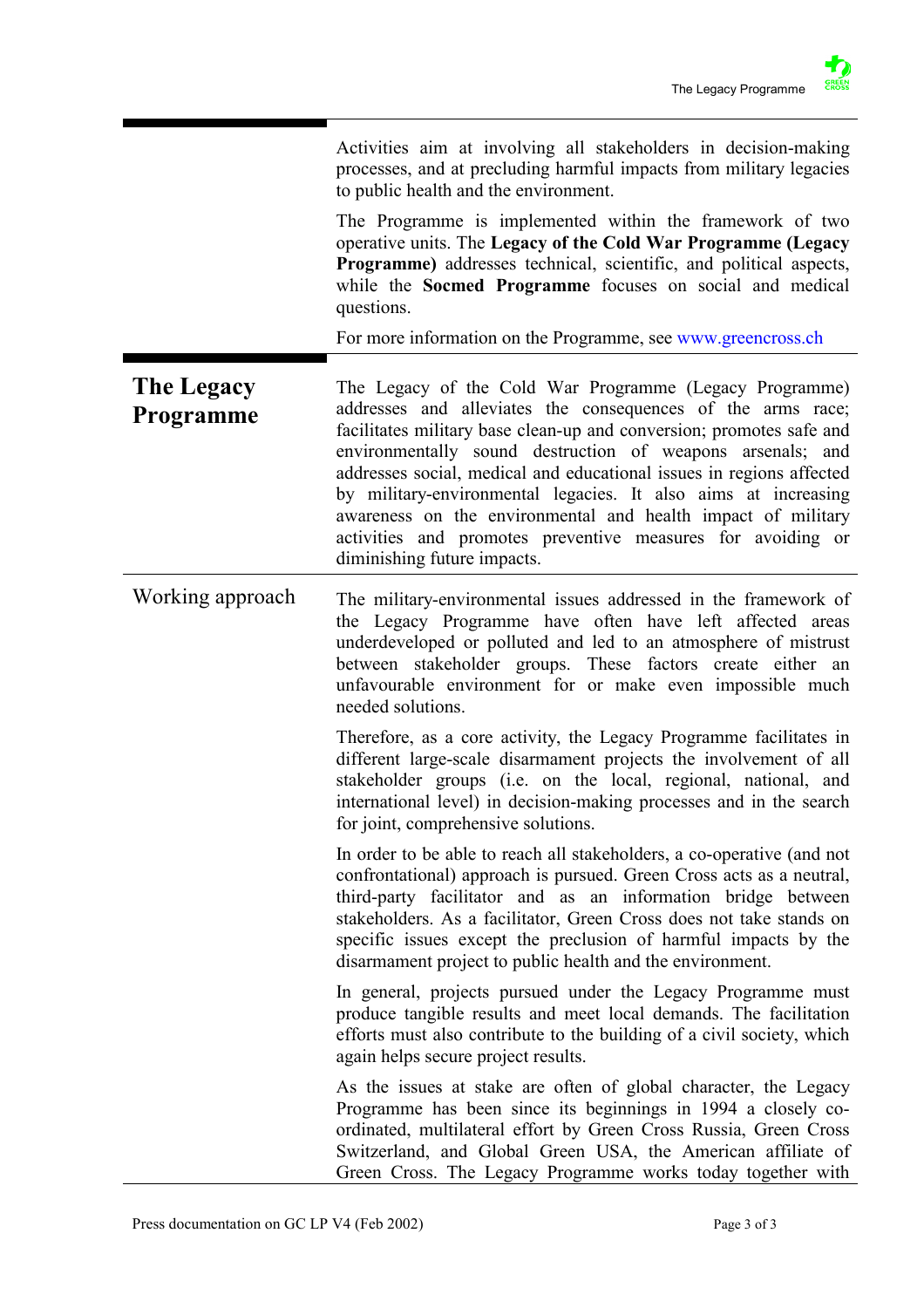several governments as well as local communities and has been widely recognised for its practical and constructive approaches.

Activities The main areas of activities are at present on public outreach and public involvement in chemical weapons (both Russia and U.S.) and strategic missiles destruction (Russia) as well as on projects on military base management and military environmental training (Russia and U.S.). Projects include:

- **Information and promotion of understanding in all stakeholder groups** through the operation of seven public outreach offices in five Russian chemical stockpile regions (Shchuch'ye, Kurgan, Chelyabinsk, Kizner, Kirov, Pochep, and Penza) and one public outreach office on missile destruction in Votkinsk (Russia); publication of brochures and fact sheets; regular informational meetings with all stakeholder groups as well as legislators and administrators in Russia, the U.S., and different European countries (for more information on chemical weapons related questions, see www.greencross-cwc.ch)
- **Facilitation of public involvement** through so far five public hearings; the introduction of Citizens' Advisory Commissions in Russia, a model of public involvement used in the American chemical weapons destruction programme; representation of the stockpile communities' views and interests in the Russian State Commission on Chemical Weapons Disarmament (the President of GC Russia is member of the State Commission) as well as in numerous discussions with key governmental decision-makers; membership in the American ACWA Dialogue (= National Dialogue on alternatives to incineration for destroying chemical weapons).
- **Promotion of improvements in the health and social infrastructure sectors** through training of medical doctors on the treatment of poisoning inflicted by chemical weapons; donation of medical equipment; improvement of the regional public health sector; assistance to local Russian emergency response forces in informing and training the population on proper reactions during an emergency at local chemical weapons facilities.
- **Independent and non-partisan scientific investigations** answering public concerns and aiming at increasing trust in the chemical weapons destruction process. Those are, for example, risk assessments of chemical weapons stockpiles and destruction facilities; assessment of the environmental impact of open pit burning sites; or the risk assessment and clean-up at an oil-polluted nuclear missile base.
- **Educational activities on military-environmental legacies**  like the clean-up at an oil-polluted nuclear missile base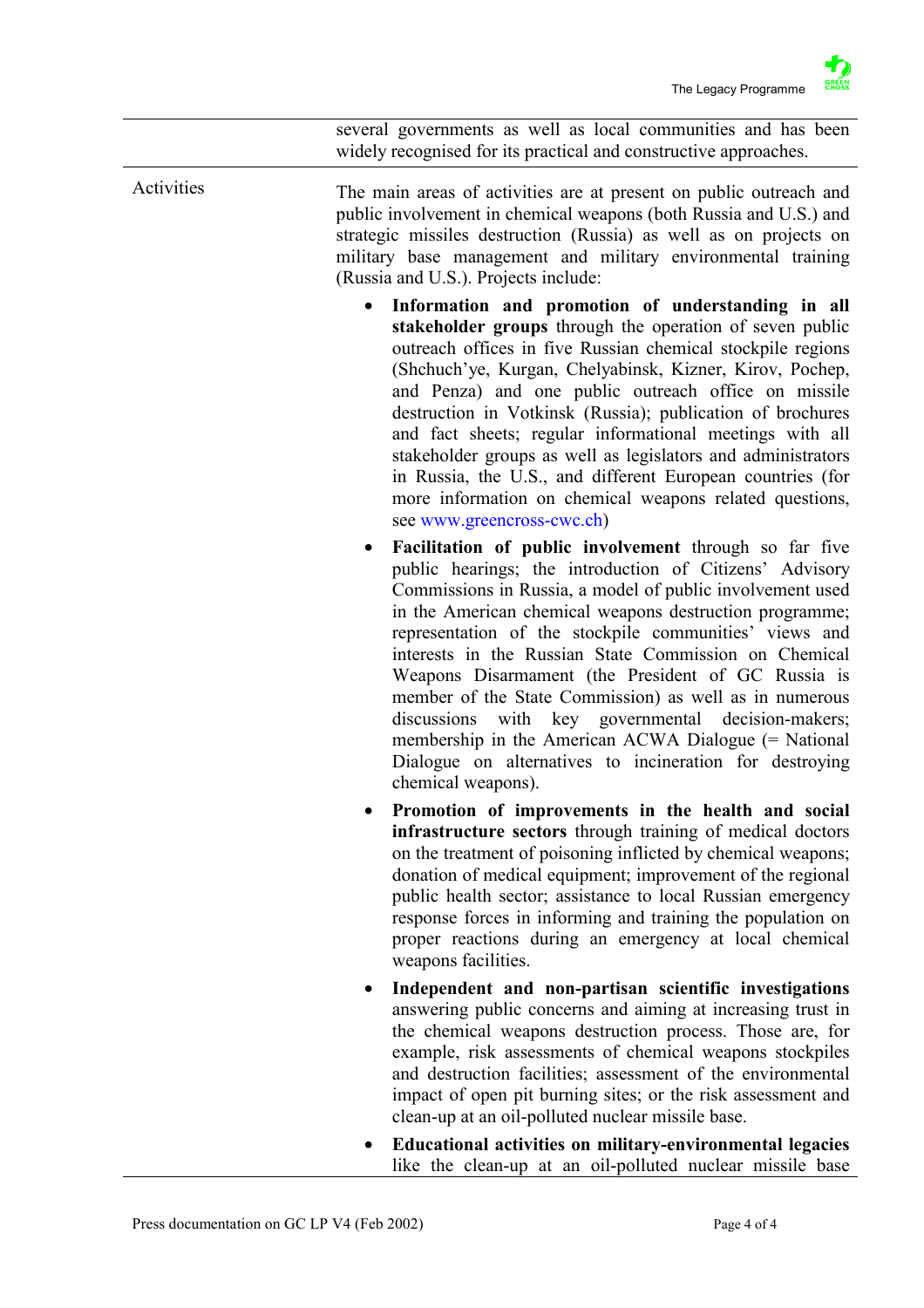|                                       | combined with a lessons-learned programme; or the<br>participation in the American National Dialogue on Military<br>Munitions.                                                                                                                                                                                                                                                                                                                                                                                                                                                           |
|---------------------------------------|------------------------------------------------------------------------------------------------------------------------------------------------------------------------------------------------------------------------------------------------------------------------------------------------------------------------------------------------------------------------------------------------------------------------------------------------------------------------------------------------------------------------------------------------------------------------------------------|
| <b>The Socmed</b><br><b>Programme</b> | The Socmed Programme offers assistance to the population affected<br>by activities of the military-industrial complex, and especially to<br>children, teenagers and mothers with young children. Socmed<br>activities aim at improving public health services and social<br>infrastructure and at providing education and training on health,<br>environment and nutrition.                                                                                                                                                                                                              |
|                                       | The Socmed Programme is co-ordinated by GC Switzerland and<br>represents a multilateral effort by GC Switzerland, GC Belarus, GC<br>Russia, GC Ukraine, and partner organisations in Vietnam.                                                                                                                                                                                                                                                                                                                                                                                            |
| Working approach                      | The Socmed Programme aims at strengthening local initiatives and<br>at building self-sustainable, local structures in the area of public<br>health.                                                                                                                                                                                                                                                                                                                                                                                                                                      |
| Activities                            | <b>Socmed in Belarus</b>                                                                                                                                                                                                                                                                                                                                                                                                                                                                                                                                                                 |
|                                       | GC Belarus directs activities in favour of the population living in the<br>areas contaminated by the Chernobyl catastrophe. Two regional<br>affiliates are now working in Grodno and Mozyr.                                                                                                                                                                                                                                                                                                                                                                                              |
|                                       | IN 2001, the children therapy camps hosted 1'025 children, and<br>more than 600 mothers and their children received treatment and<br>education in the framework of the Mother&Child project. A Family<br>Club opened in Khoinki. Another 540 people were examined in the<br>Family Health Care project, and many events and seminars were<br>organised in the Training and Education project aiming at activating<br>socialisation and education in the contaminated areas. All projects<br>were supported by training and education materials developed and<br>published by GC Belarus. |
|                                       | <b>Socmed in Russia</b>                                                                                                                                                                                                                                                                                                                                                                                                                                                                                                                                                                  |
|                                       | GC Russia manages therapy and education camps for children from<br>areas with chemical weapons stockpiles through its network of more<br>than 25 regional affiliates. In 2001, around 200 children participated<br>in four Therapy Camps. In the frame of the camps, 25 students were<br>trained in working with children. In a Health Monitoring project in<br>the chemical weapons stockpile area in Penza, 300 people received<br>medical check-ups and tests.                                                                                                                        |
|                                       | <b>Socmed in Ukraine</b>                                                                                                                                                                                                                                                                                                                                                                                                                                                                                                                                                                 |
|                                       | GC Ukraine focuses its activities on the radioactively contaminated<br>areas in the north (Shitomir region). It organised 13 Therapy Camps<br>for 970 children suffering from serious diseases like diabetes and<br>asthma. The first Mother&Child project hosted 25 mothers with 25<br>diabetic children, three Family Clubs were opened. In the<br>framework of the Diabetes pilot project, 75 children suffering from                                                                                                                                                                 |